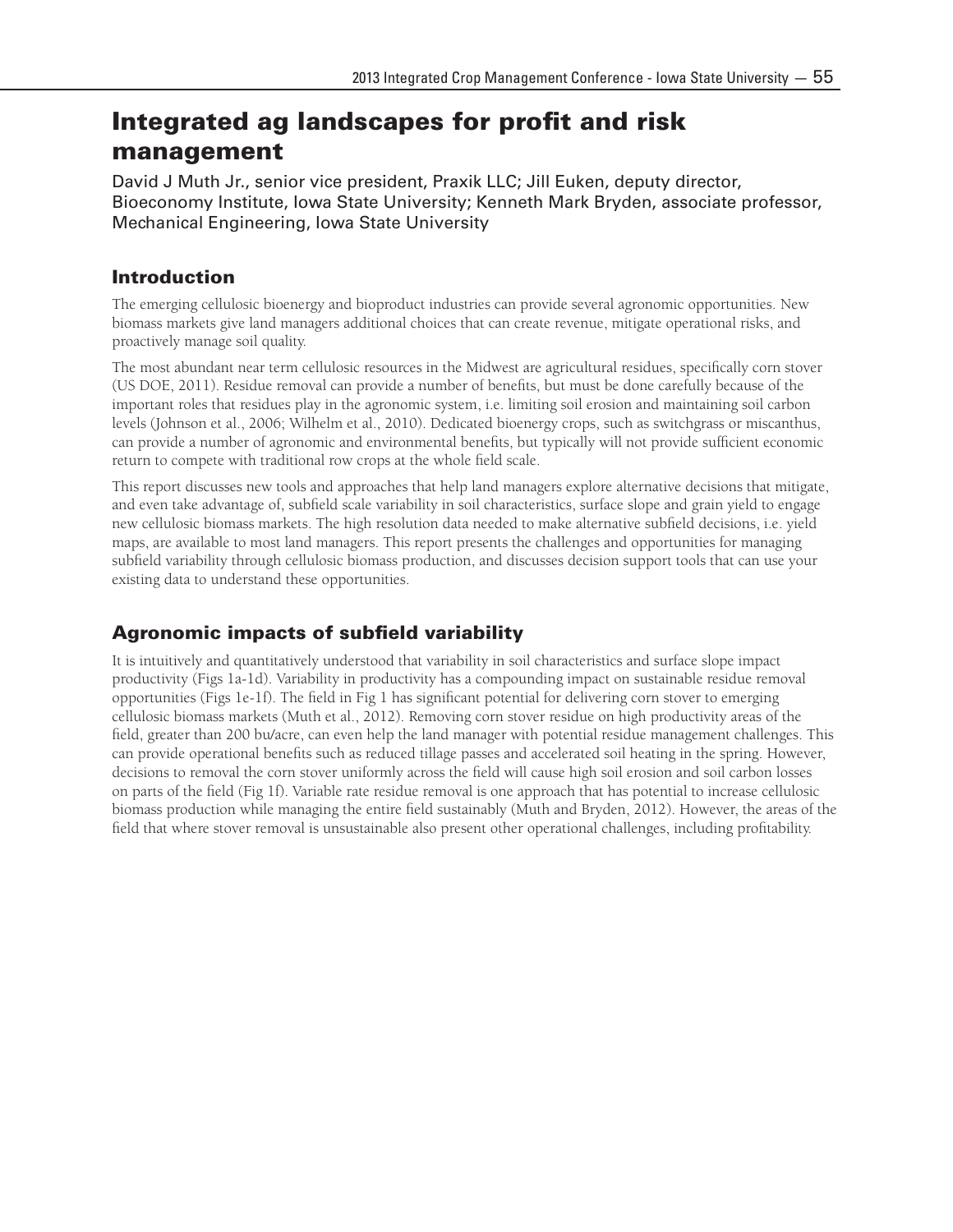

**Figure 1.** North Central Iowa field, 140 acres managed with a corn-soybean rotation. Figures a-d show variability in soil, surface slope, and productivity. Figures e and f show that in this field the subfield variability creates long term sustainability challenges for parts of the field using uniform corn stover removal practices.

When profitability is evaluated at the subfield scale (Fig 2) it becomes clear that the areas of the field where corn stover removal would be most damaging to the soil resource are also operated at a high net cash flow loss. These areas represent a significant financial risk for the enterprise operating on the field. The question then becomes, can cellulosic biomass crops be integrated into the productive landscape in a way that simultaneously increases profit, decreases risk, and actively improves soil health and conservation.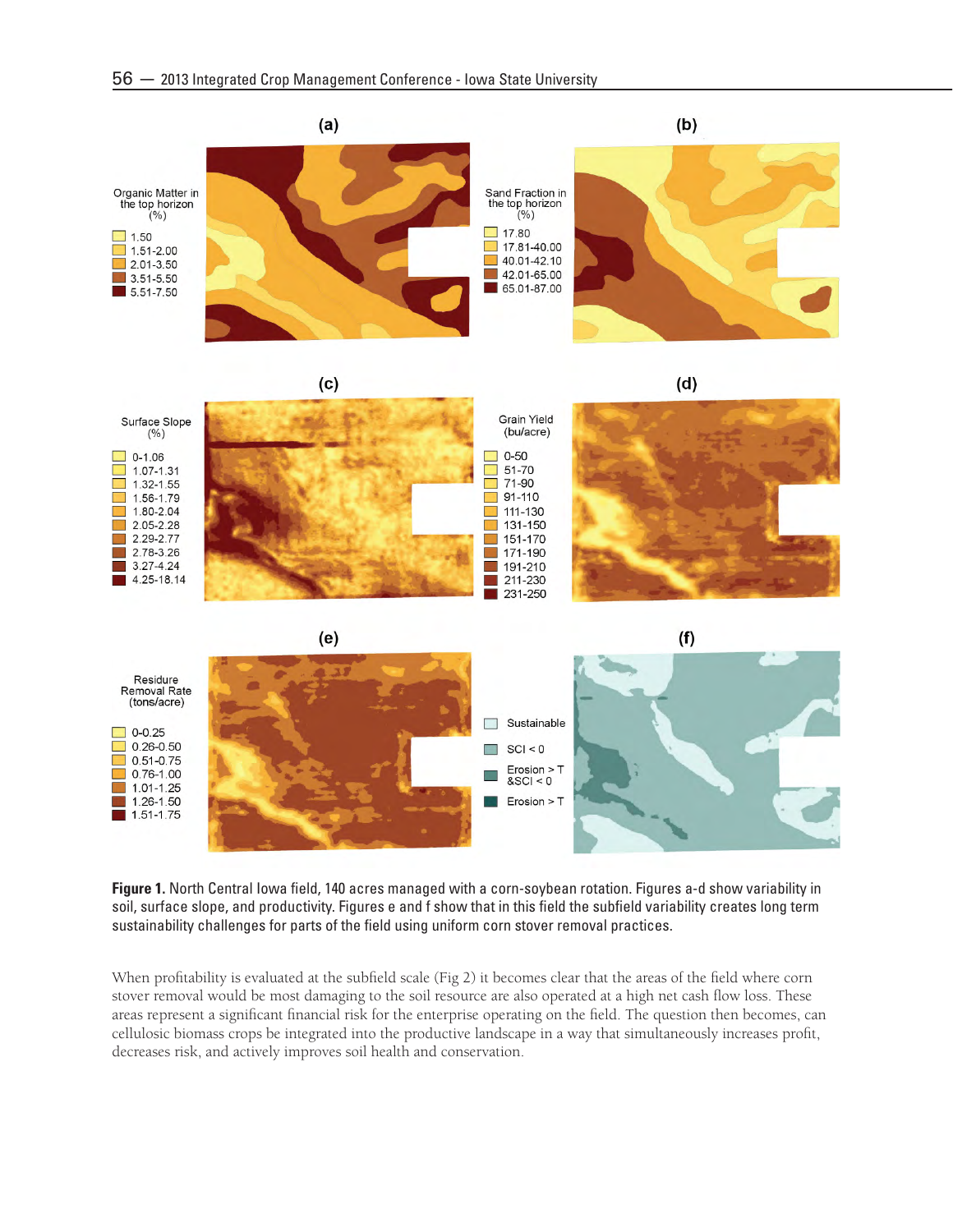

**Figure 2**. Three years of crop yield data calibrated with a crop growth model and run over 50 years of weather history on a 30 ft grid. Each grid cell is then evaluated with a standard crop budget assuming uniform management practices across the field.

## Integrated landscape designs

There are several opportunities and challenges with subfield scale conversion to dedicated cellulosic biomass resources. The first challenge is that robust markets for these feedstocks haven't emerged sufficiently for land managers to make integrated landscape decisions. A second challenge is that operational complexity will typically increase with diverse and integrated feedstock production systems. These challenges have not currently been overcome, but significant progress has been made over the past several years building the required biomass markets within the cellulosic ethanol, bioproduct, and animal feed industries. Furthermore, emerging precision agriculture technologies including equipment and agronomic services are showing promise for simplifying the management of integrated feedstock production systems.

Integrated landscape concepts also provide a number of opportunities. These include reduced operational and financial risks, proactive soil quality management, and potentially increased profitability. Figure 3 presents a scenario for the case study field where low productivity, low profit areas of the field are converted to switchgrass. A series of management scenarios were then evaluated for to determine the productivity, sustainability, and soil quality performance of the integrated landscape. The management details for these scenarios are available in Koch et al., 2012. Table 1 provides several of the performance parameters. Scenario 1 represents the standard corn-soybean practices for the field. Only 39 tons of cellulosic biomass are produced sustainably under this scenario and nearly 350 tons of soil is lost annually. Scenario 2 includes a cover crop in the rotation and the performance parameters are significantly improved. Scenario 4 includes the switchgrass with the corn-soybean rotation and cover crop. This scenario provides the most cellulosic biomass and has significant soil quality impacts. This scenario also has the potential to reduce financial risk through large decreases in annual production cost in lower productivity areas of the field.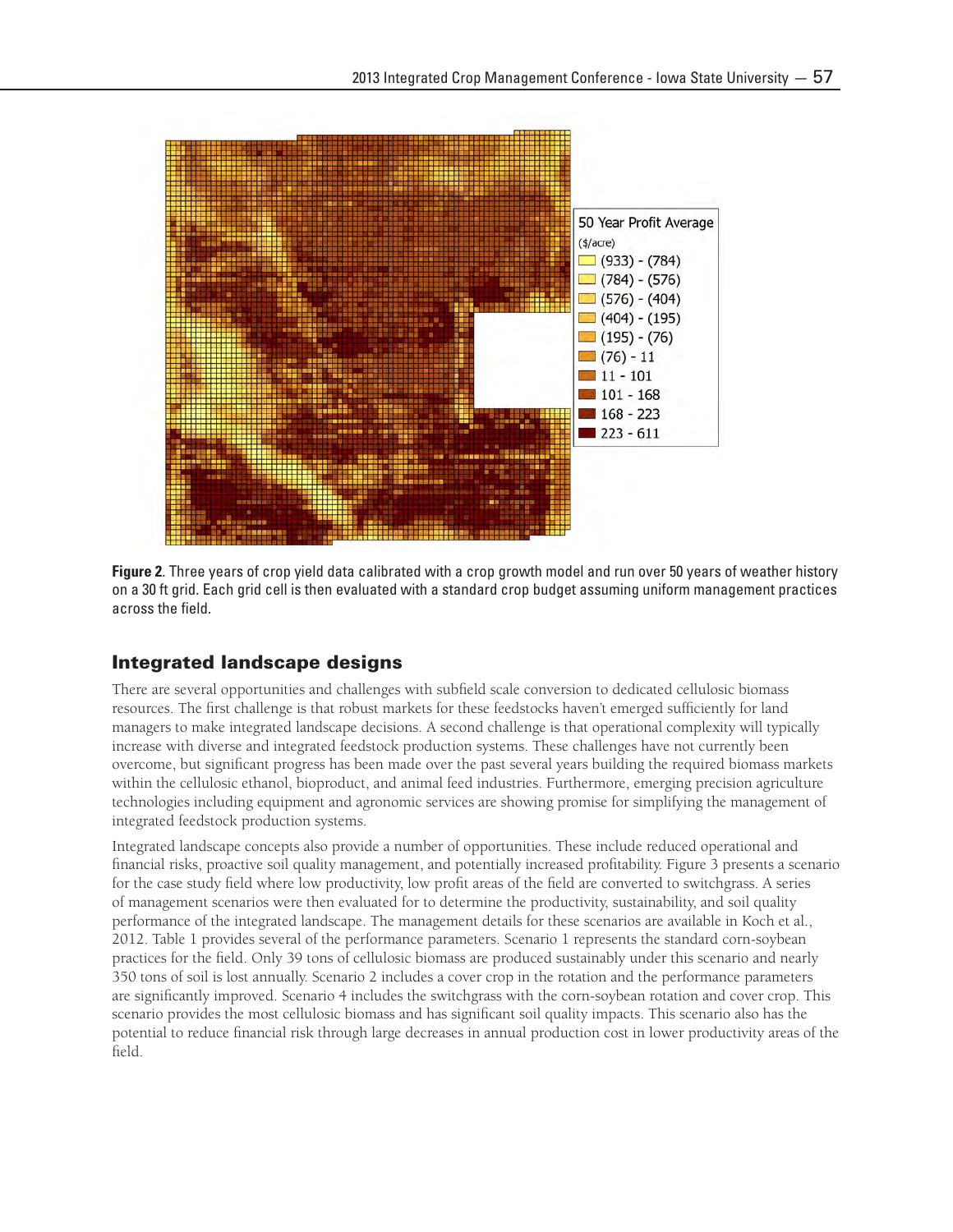

**Figure 3.** Soil health and conservation impacts of converting to switchgrass production on low profit areas of the field.

**Table 1.** Key performance parameters for integrated landscape scenarios as shown in Figures 1 and 3.

| <b>Scenarios</b>                   | <b>Annual Sustainable</b><br><b>Biomass (tons)</b> | <b>Percentage of Field</b><br><b>Sustainable</b> | <b>Annual Soil</b><br>Loss (tons) |
|------------------------------------|----------------------------------------------------|--------------------------------------------------|-----------------------------------|
| Scenario 1<br>(Corn/Soybean)       | 39                                                 | 21%                                              | 348                               |
| Scenario 2                         | 154                                                | 83%                                              | 201                               |
| (Corn/Rye Cover Crop/Soybean)      |                                                    |                                                  |                                   |
| Scenario 3                         | 125                                                | 48%                                              | 171                               |
| (Corn/Soy & Switch)                |                                                    |                                                  |                                   |
| Scenario 4                         | 213                                                | 96%                                              | 126                               |
| (Corn/Rye Cover Crop/Soy & Switch) |                                                    |                                                  |                                   |

### Decision support services

Many challenges remain to practical, large scale implementation of integrated feedstock production landscapes that maximize sustainable delivery of biomass to food, feed, fiber, and fuel markets. There are currently several projects being executed and services being deployed that support integrated production decisions.

USDA is sponsoring a program in the Midwest to investigate a regional system for producing fuels from feedstocks derived from high biomass producing herbaceous perennials using the pyrolytic conversion process. The program, called CenUSA, has research and education teams that concentrate their activities on nine separate objectives:

- Developing cultivars and hybrids of perennial grasses optimized for bioenergy production.
- Developing sustainable production systems that optimize perennial biomass yields and ecosystem services.
- Developing flexible, efficient, and sustainable logistics systems.
- Identifying and characterizing sustainable bioenergy systems to achieve social, economic, and environmental goals and understand socioeconomic and environmental consequences of perennial bioenergy systems.
- Identifying germplasm characteristics amenable to pyrolytic conversion and evaluating performance of pyrolytic biofuels.